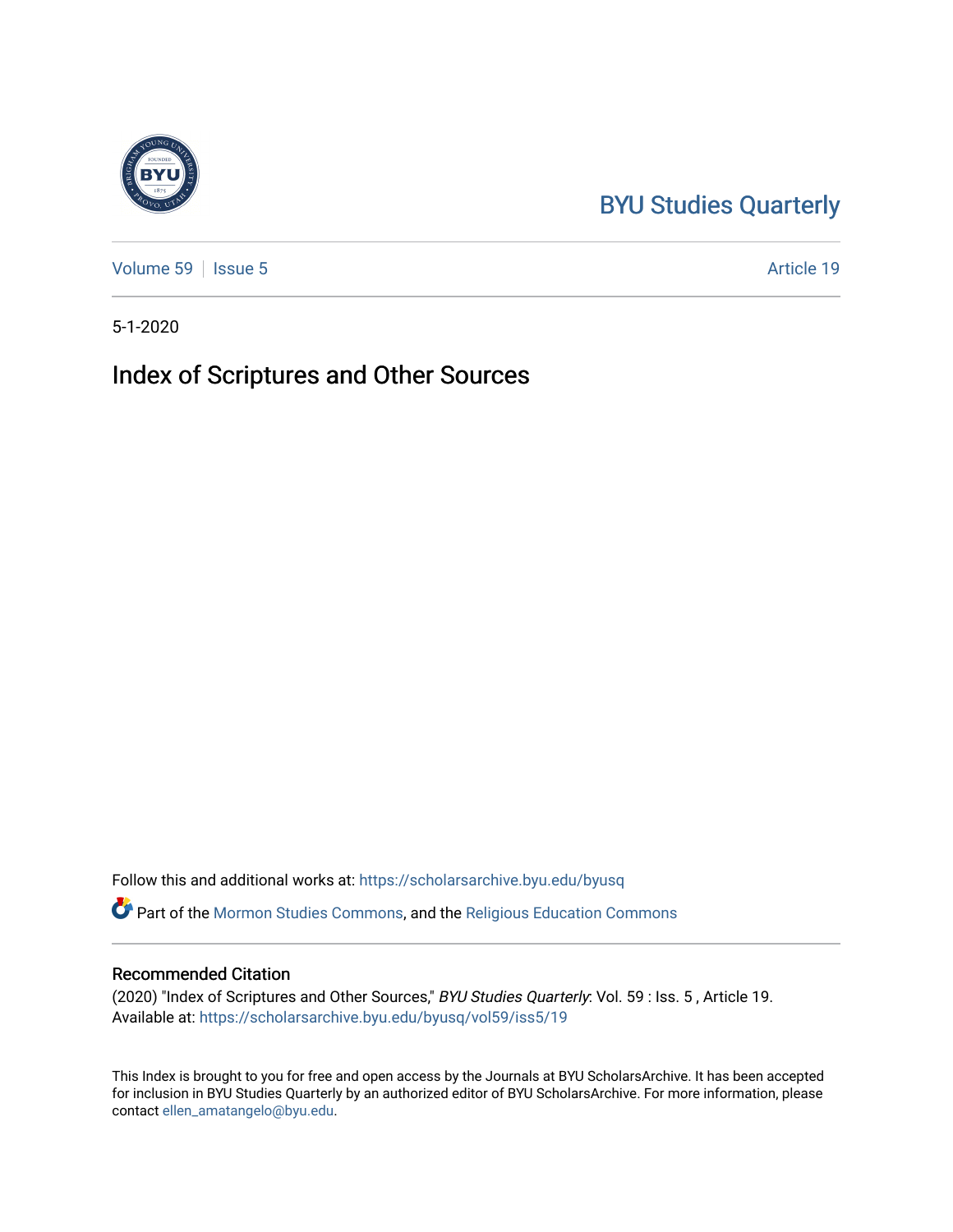## **Index of Scriptures and Other Sources**

#### **Bible**

Genesis… 321–322 Genesis 1… 87–88 Genesis 1–11… 30–31 Genesis 1:31… 270 Genesis 5:32–6:10… 40–41 Genesis 5:32–10:1… 38–40 Genesis 6… 87–88 Genesis 6:1–9:27… 56–58 Genesis 6:1–17… 41 Genesis 6:3–9:16… 35–36 Genesis 6:5–7… 58–59 Genesis 6:10–9:19… 36–37 Genesis 6:11–9:17… 59–63 Genesis 6:11–22… 48–49 Genesis 7:4–12… 54 Genesis 7:6–11… 55 Genesis 7:6–20… 52–53 Genesis 7:16–8:6… 47 Genesis 7:17–20… 43 Genesis 7:17–24… 41 Genesis 7:21–24… 45 Genesis 7:23… 58–59 Genesis 8:1–5… 42, 44 Genesis 9:6… 152–153 Genesis 9:8–17… 42 Genesis 9:18–10:1… 40–41 Genesis 12–22… 18–21 Genesis 17:7–8… 29 Genesis 25–35… 21–24 Genesis 37–50… 25–28 Exodus 2:11… 171 Exodus 2:12… 171 Exodus 2:19… 169 Exodus 20:5b–6… 95 Exodus 21:13… 166 Exodus 21:24… 77 Exodus 22:18–20… 80 Exodus 25:40… 251, 252 Exodus 32:13–14… 252 Exodus 32–34… 252

Exodus 33:2–3… 252 Leviticus 15:1–33… 78 Leviticus 18… 67 Leviticus 20:2–6… 80 Leviticus 20:2–27… 69–71, 81 Leviticus 20:3–6… 71–73, 79 Leviticus 20:9–16… 73–76, 78 Leviticus 20:17–21… 76–77, 79 Leviticus 24:13–23… 153– 155, 315, 326, 331–32 Numbers 13–14… 242 Numbers 14:22… 252 Numbers 25… 158–59 Numbers 25:8… 172 Numbers 25:12… 172 Numbers 35… 155–56 Deuteronomy 1:1… 132 Deuteronomy 1:1–5… 132, 136 Deuteronomy 1:20–31… 138 Deuteronomy 4:1–14… 141 Deuteronomy 4:7–8… 141 Deuteronomy 4–11… 136–37 Deuteronomy 4:34; 5:15; 7:19; 11:2; 26:8… 129 Deuteronomy 4:44–49… 132 Deuteronomy 5:9b–10… 95 Deuteronomy 6:14; 8:19; 11:28; 13:7 [13:6 Eng]… 130 Deuteronomy 7:9–10… 95–98 Deuteronomy 10:16; 30:6… 130

Deuteronomy 11:31–12:1… 89–90 Deuteronomy 12… 90–94 Deuteronomy 15:12–18… 130 Deuteronomy 18:15–18… 130 Deuteronomy 24:1–4… 130 Deuteronomy 28:18… 130 Deuteronomy 28:48… 130 Deuteronomy 28:69 [Eng 29:1]… 132 Deuteronomy 32:6… 141 Deuteronomy 32:9… 139 Deuteronomy 32:18… 135, 139 Deuteronomy 32:27… 140 Deuteronomy 32:43… 136, 139 Deuteronomy 33:9c… 135 Judges 4:14… 169 Judges 4:18–21… 168 Judges 4:23… 169 Judges 9:23… 170 Judges 9:56–57… 157–58 Judges 14:4… 170 1 Samuel 1:10… 171 1 Samuel 17:45–50… 168 1 Samuel 26:7–11… 169 1 Samuel 26:8… 170 1 Samuel 26:10… 169 1 Samuel 26:23… 170 2 Samuel 2:20–22… 169 2 Samuel 4:8… 170 1 Kings 8:42… 129 Psalm 23… 320–21 Psalms 78; 106… 252 Psalm 136:12… 129 Isaiah 2:3–5… 111–13 Isaiah 5:20… 134 Isaiah 6:7… 113 Isaiah 6:10… 113–14

*BYU Studies Quarterly 59, supplement (2020)* 359